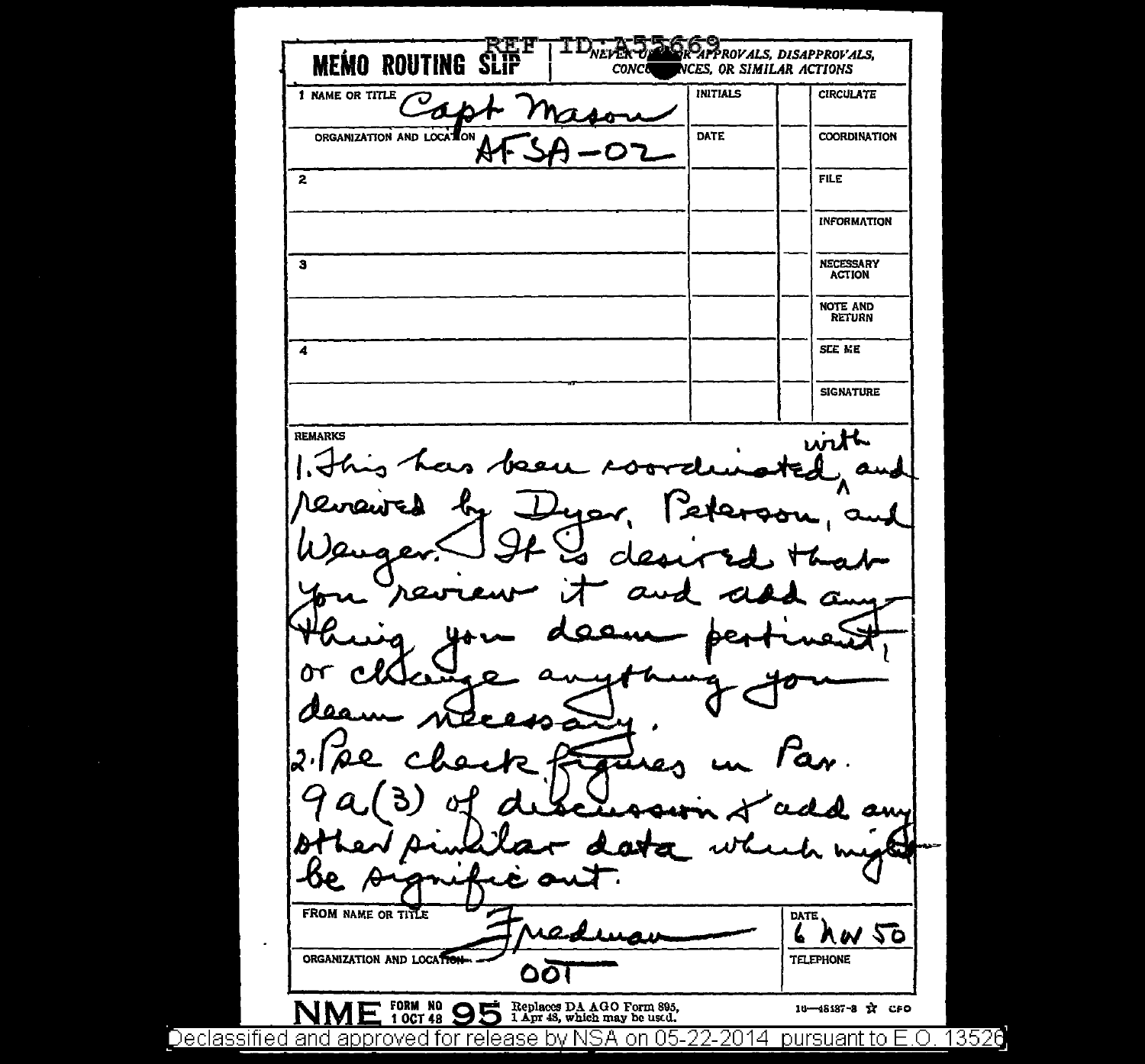## TOP SECRET TRIASPERS

COORDINATOR, USCIB REPORT BY THE DIRECTOR. ARMED FORCES SECURITY AGENCY TO THE UNITED STATES COMMUNICATIONS BOARD

-wiæ

THE ARMIT PERDES SECURITY AGENCY COUNCIL

**cm** 

MEASURES FOR INCREASED SECURITY OF COMMUNICATION INTELLIGENCE

#### THE PROBLEM

1. What additional measures should be taken to protect such COMINT sources as may be expected soon to yield vital information, the drying up of which should be prevented at all costs?

PACTS BEARING UPON THE PROBLEM AND DISCUSSION

2. As set forth in Paragraphs 1-12 in the Enclosure.

#### CONCLUSIONS

**E.** It is concluded that:

 $\label{eq:3.1} \mathcal{M}_{\mathcal{D}_1,\mathcal{K}} = \mathcal{M}_{\mathcal{D}_2,\mathcal{K}} = \mathcal{M}_{\mathcal{D}_1,\mathcal{K}}$ 

Ą.

a tanggunakan dina sahiji

فبملاف فيرد وينسب

 $\mathbf{S} = \mathbf{S}^T$  , and  $\mathbf{S} = \mathbf{S}^T$  , and

a. A review of the entire problem of COMINT security is warranted in the light of the present situation wherein there appears to be a gradual lessening of security in the face of a more pressing need therefor.

b. The possibility of some approach to a state of readability of certain high-level cryptosystems makes it imperative that there be no delay in the re-examination of present COMINT security measures and the formulation and application of new or additional measures which may prevent a repetition of the losses suffered in the recent past.

TOP SECRET : ACTUANT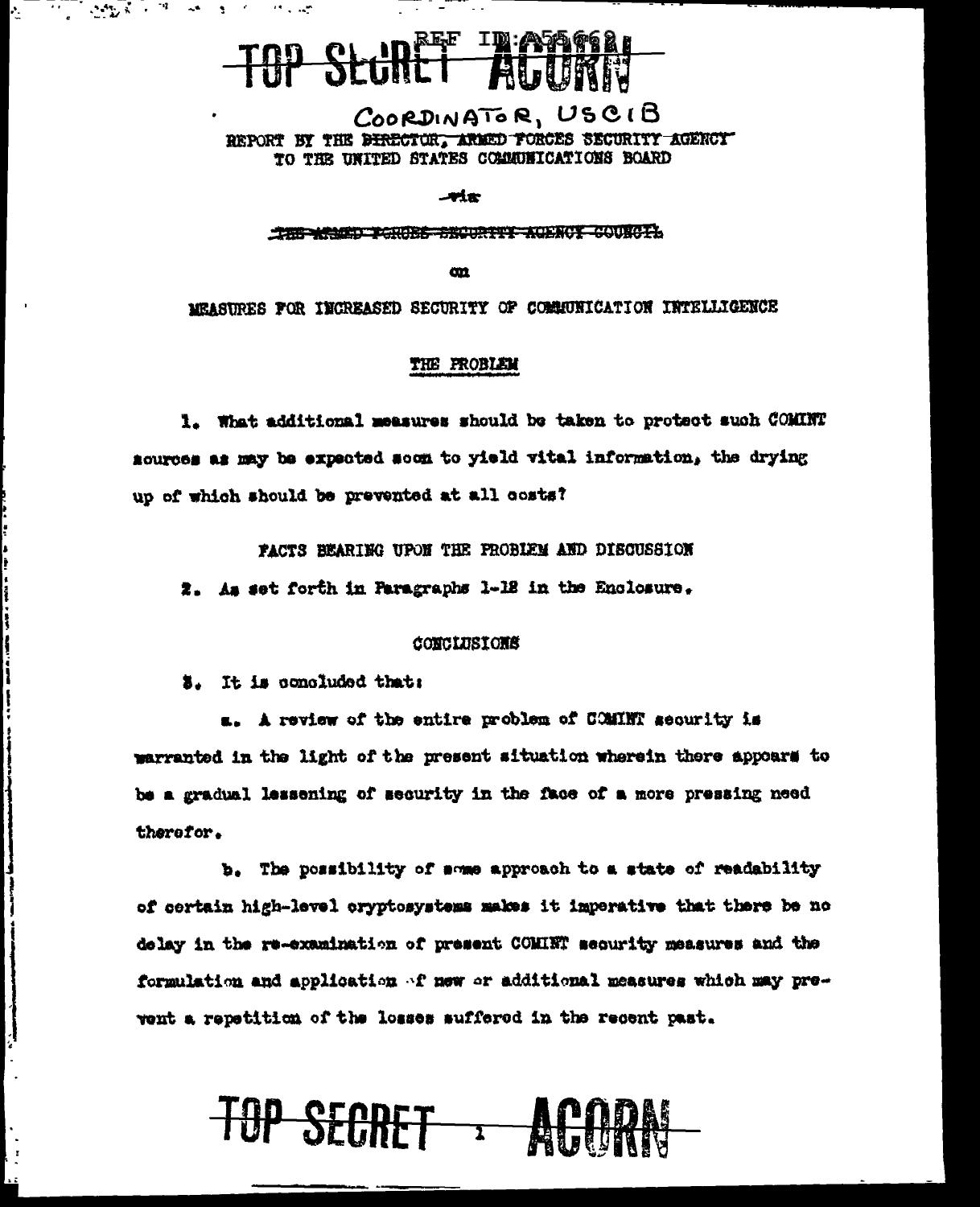**REF ID: A55669** 

### TOP SECRET ACORN

d. In connection with certain current high-level COMINT problems it is possible and it may be advisable to institute security #afeguards such as were in force in connection with certain high-level COMINT problems in World War II.

#### **RECOMMENDATIONS**

It is recommonded that: 4.

a. USCIB direct the USCIB Security Committee to make the review referred to in Par. Sa and to submit recommondations arising from a consideration of Pars. 3h and 50 of the foregoing conclusions.

b. The USCIB Security Committee be directed to submit its report to USCIB not later than 15 December 1950.

# **TOP SECRET ACORN**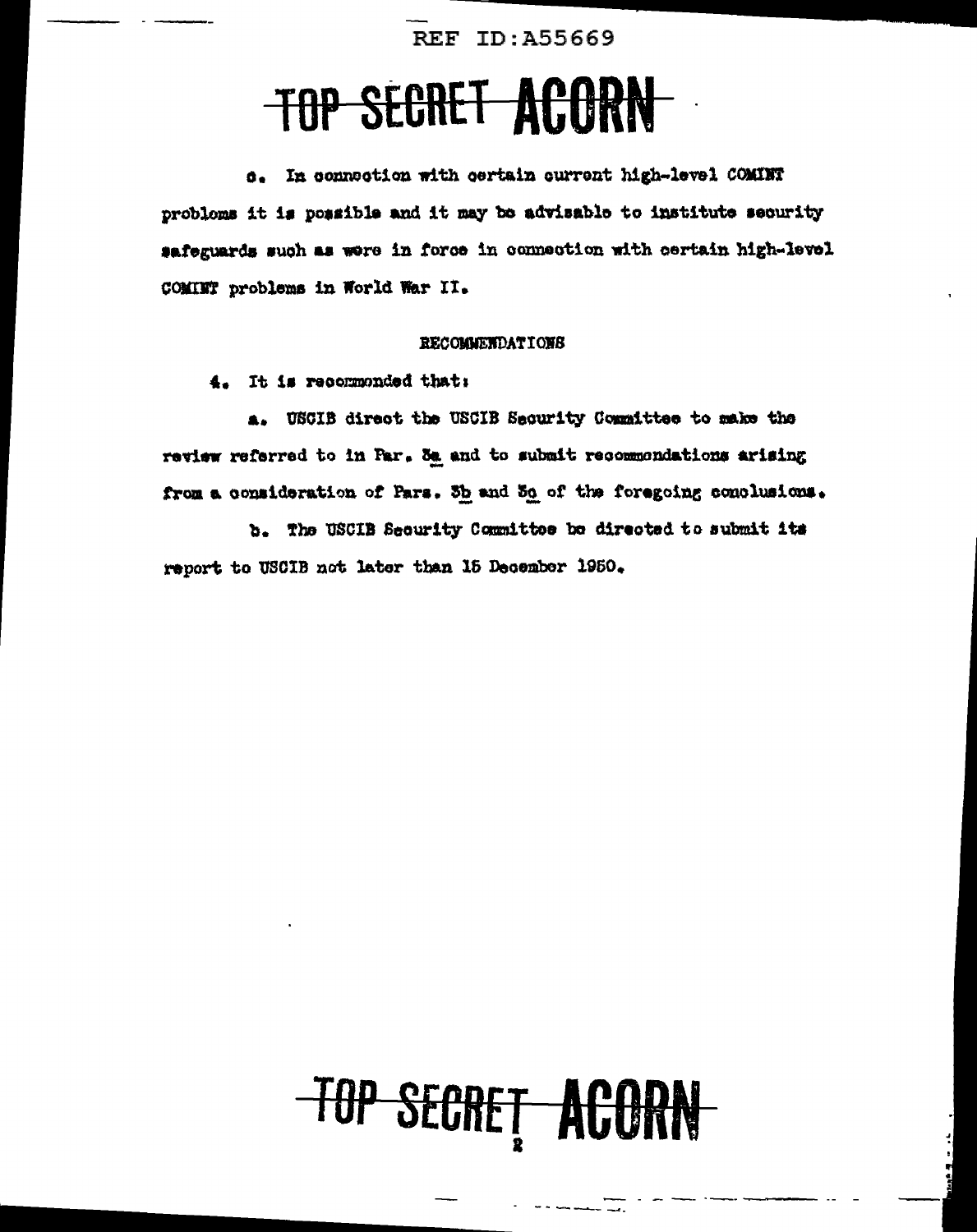TD A55669

<del>TOP SECRE</del>

EO  $3.3(h)(2)$ PL 86-36/50 USC 3605

#### FACTS BEARING UPON THE PROBLEM AND DISCUSSION

1. The Director, AFSA is becoming increasingly concerned over what appears to be a gradual lessening of the security of COMINT in the face of a more pressing need therefor. Although a number of important and basic steps have been taken since the war to establish security on a firmer foundation, other developments have occurred which have, to a large extent, nullified the effects of our advances.

2. Since the end of World War II there has been a continual improvement in the types of cryptosystems employed by foreign governments and a steady tightening of communication security practices, especially by the Not only has this been true, but aven when as a Centai eyptosystems, result of concentrated effort AFSA succeeded in solving these communical tions, the fruits thereof were soon denied us because of the withdrawal high-level systems soon after success in their from usage of all solution was attained.

5. Of the types of high-level systems still in use by ene is unreadable and the other has been read fragmentarily to a very limited degree. In the latter case, work has been surrounded by the most atringent safeguards and virtually no dissemination has been made of end products.

4. Heanwhile there has been a steady and substantial increase of both workers and consumers. The indootrinated Mot has risen from 594 in February 1947 to 1,332 in June 1950. In addition, there have

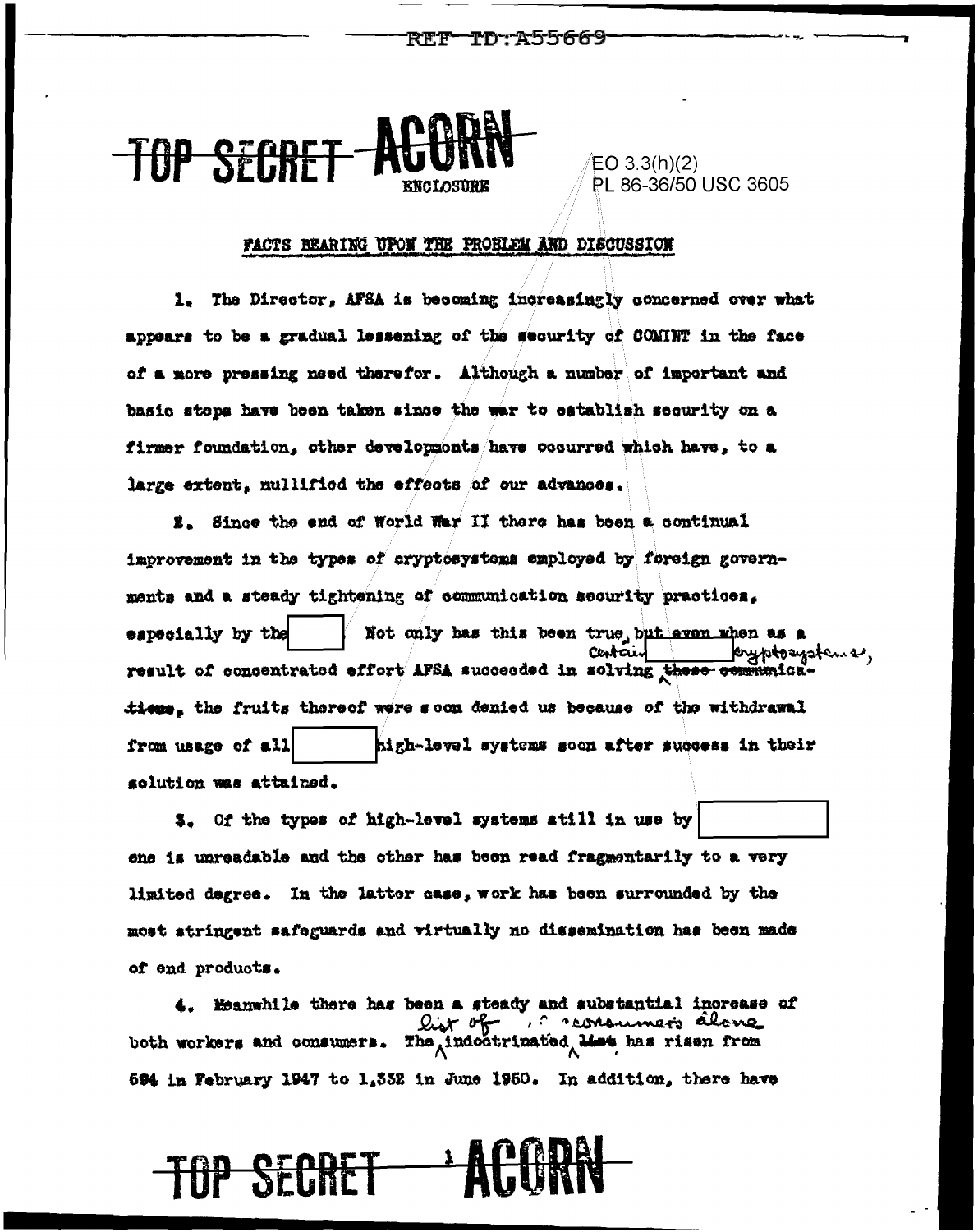## TOP SECRET ACORN FL 86-36/50 USC 3605

been immumorable individuals brought into the fringe of knowledge for administrative, budgetary, or other reasons.

5. Aside from the foregoing, certain dissemination safeguards have gradually been relaxed. Material is now distributed and maintained in a number of areas in Washington outside the producing agencies, whore it was never permitted before. Moreover, distribution has been authorised to additional agencies. Restrictions on the distribution of material to, and maintenance in, occupied areas have also been casod.

6. In the face of all this, the demand for COMINT has become increasingly great and the need for its protection imporative. We have high-level communications now been virtually out of touch with for three years. If we should regain contact and then less it again we are likely to be denied this wital source of intelligence for a much longer period.

7. Since the War, the basic essentials for effective security control have finally been established after years of effort. We now have :

- A federal protective law
- Security agreements with our foreign collaborators 'n.
- Improved investigative machinery  $\bullet$ .
- An interdepartmental authority (USCIB) d.
- Common security standards **a.**
- f. A single U.S. producer of high-level COMINT (AFSA)
- g. General appreciation of the value of COMINT

## TOP SECRET : ACODAY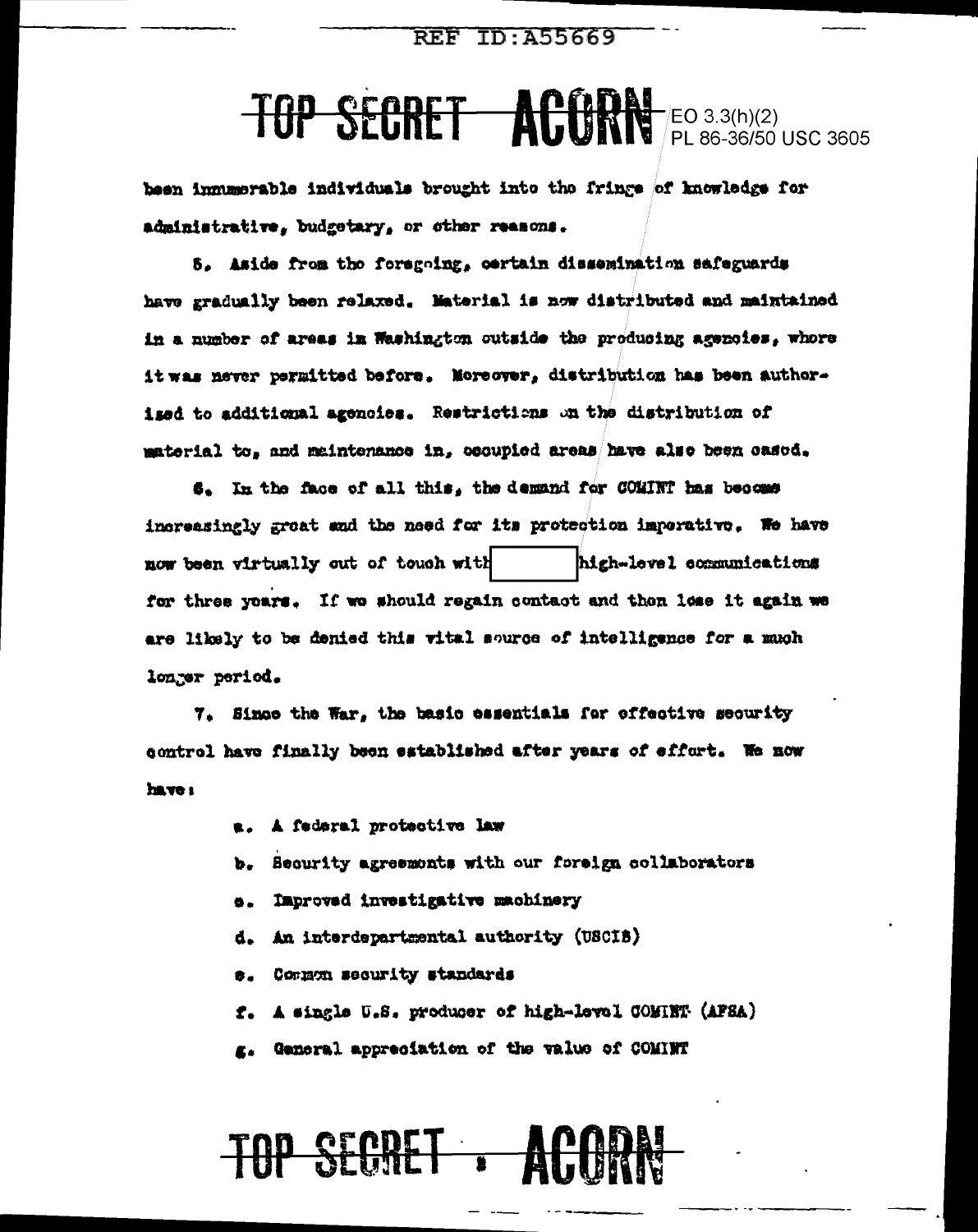### **TOP SECRET ACORN**

6. In addition to the foregoing, there has been instituted within AFSA itself a fairly rigid system of compartmentation of problems, a reature which militates against technical efficiency, but which is considered essential for security.

9. a. However, Dispite the mechanisms and factors listed above, it is not believed that the security situation has been improved to a degree which warrants brushing aside of all fear that further or future success on high-lovel problems may be nullified by leakage of information to the Governments whose communications have been successfully attacked. In fact, the basis for continued apprehensions on this score remains the same, or even stronger than before because of certain shortoemings in the COHNN security picture. Among them are the following:

Possibly<br>(1) too much individual authority and discretion are left to individual consumer and producer agencies to insure uniform application of adequate security measures. (The security control of atomic energy information is more centralized and rigid.)

 $(2)$  There is no over-all authority to insure observance of socurity regulations. (Inspection authority such as that which was exercised by the Cryptographic Security Board might well be vested in is much too voluminous<br>for safety<br>(3) There is far tro-ories dissomination of results. (Over  $USCIB.$ )

 $1.000,000$  copies of COMINT translations, representing some  $16.000$ individual decrypted messages, were disseminated in September, 1950. The handling of the German problem proved that COMINT can be effectively used even with the most drastic restrictions on dissemination.) TOP SECRET ACTUAN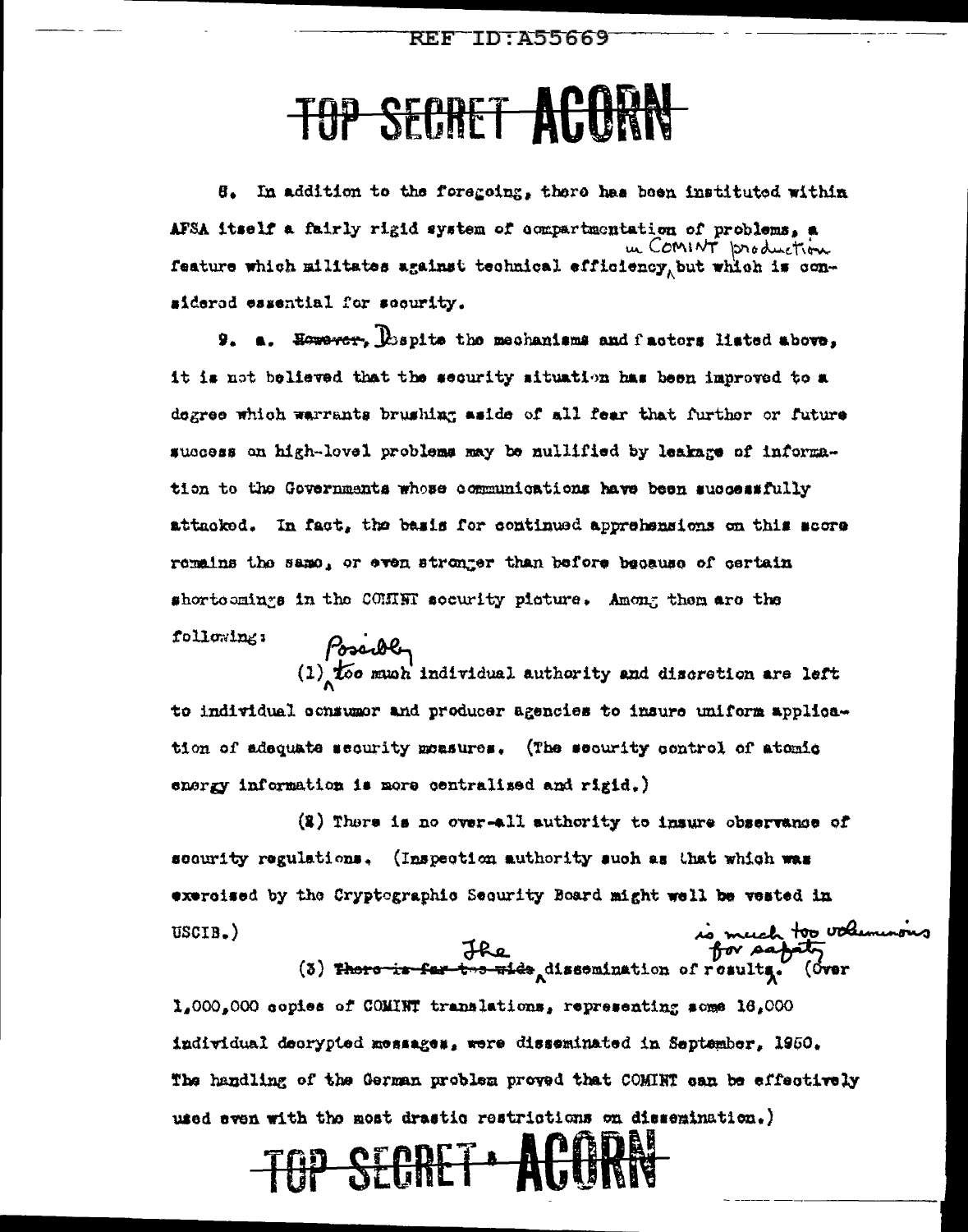### **TOP SEGRET** ACARN-

(4) The administrative, control, and budgetary machinery and procedures are such that large numbers of individuals must be apprised of numerous details of COMINT activities. (The large number of agencies, offices, boards, and committees concorned with the operation and administration of COMINT activities necossitates innumerable reports, justifications, e to., which are very hasardous to security. The arrangements governing the operation of CIA are much more conducive to secrecy.)

REF TD: 455669

b. It is obvious that under conditions such as the foregoing. the laws of probability are bound to operate to produce inadvertent leakage of information, even though the question of loyalty may not enter into the picture at all. The chance for loss of documents increases in discrit proportion cortainly with the number of decuments disseminated, and in the COMINT field the loss of a single documont, sometimes regardless of its specific contents, may have disastrous consequences - if the decument should fall into the wrong hands it/will, most certainly) be followed by such consequences upon our COMINT activities.

10. During World War II certain special security safeguards wore established in particular segments of the German COMINT problem. Actual experience with those safeguards amply demonstrated their feasibility and the practicability of operating successfully with the absolute minimum of dissemination and of maintaining the utmost security under difficult circumstances. That experience constitutes a contradiction of the frequently-heard contention that operational effectiveness of to consumers COMINT is inevitably defeated by too strict limitation of dissemination.

TOP SECRET ACORN